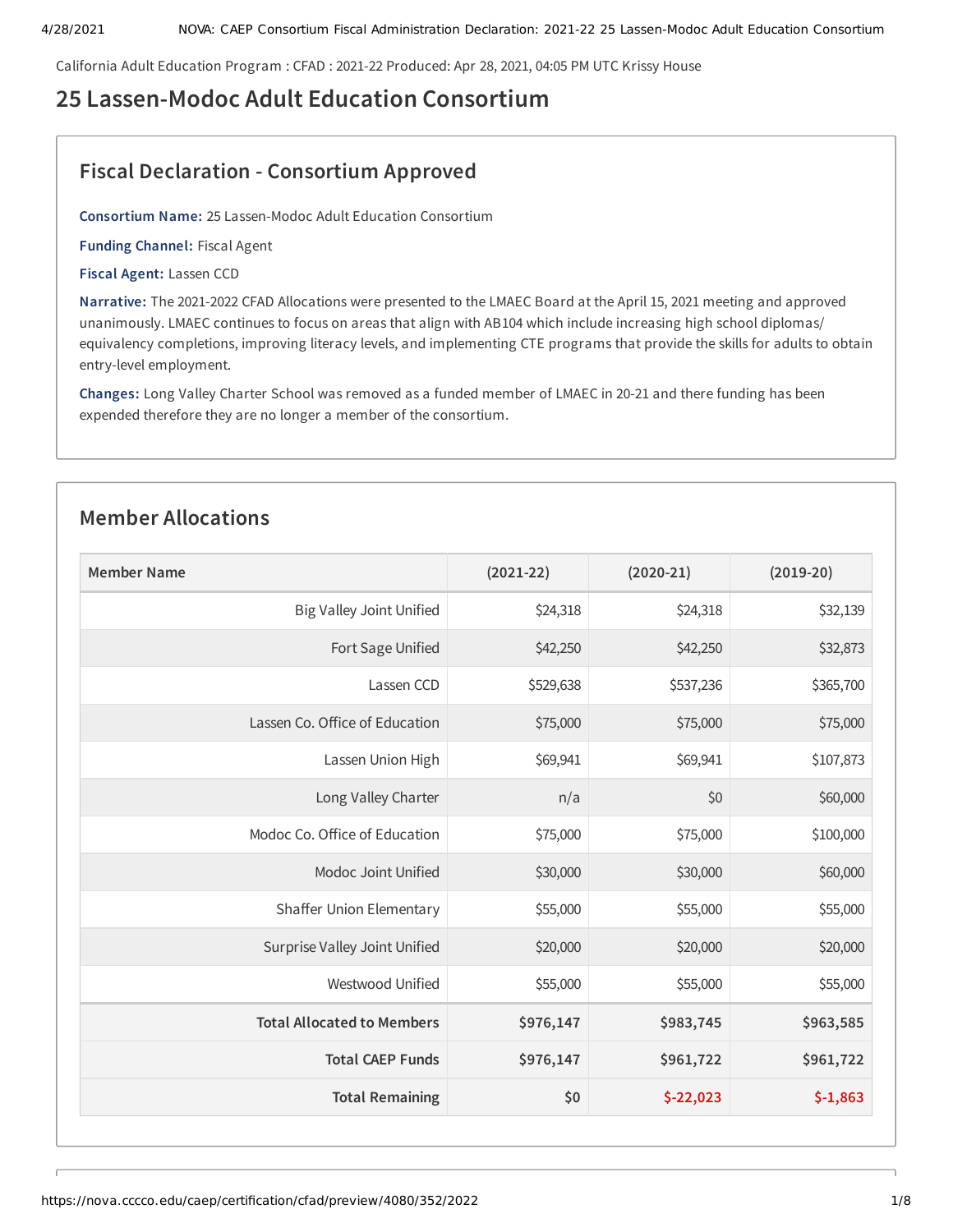# **Member Agencies**

| <b>Member Agency</b>                 | <b>Member Type</b>                  | Contact                                            | Phone                       |
|--------------------------------------|-------------------------------------|----------------------------------------------------|-----------------------------|
| <b>Big Valley Joint Unified</b>      | Unified School District             | Paula Silva                                        | (530) 294-5231              |
| <b>Fort Sage Unified</b>             | Unified School District             | Heather Von Ins                                    | (530) 827-2129 ext:<br>6502 |
| Lassen CCD                           | District                            | <b>Susan Rentfrow</b>                              | (530) 257-6181 ext:<br>8708 |
| Lassen Co. Office of Education       | County Office of Education<br>(COE) | Patricia Gunderson                                 | $(530)$ 257-2196            |
| Lassen Union High                    | High School District                | Mrs. Cori Shields                                  | $(530)$ 251-1194            |
| Long Valley Charter                  | Charter                             | Carol Growdon                                      | (530) 257-6181 ext:<br>8997 |
| Modoc Co. Office of Education        | County Office of Education<br>(COE) | Mike Martin                                        | (530) 233-7101              |
| <b>Shaffer Union Elementary</b>      | Elementary School District          | Jeff Baker                                         | (530) 254-6577              |
| <b>Surprise Valley Joint Unified</b> | Unified School District             | <b>BillieJo Young</b>                              |                             |
| <b>Westwood Unified</b>              | Unified School District             | Michael Altenburg                                  |                             |
| <b>Modoc Joint Unified</b>           | Unified School District             | Tom O'Malley                                       | (530) 233-7201              |
| Ravendale-Termo Elementary           | Elementary School District          | Jason Waddell                                      | $(530)$ 257-8200            |
| <b>Susanville Elementary</b>         | Elementary School District          | Jason Waddell Susanville School<br><b>District</b> | (530) 257-8200              |

# **Certification & Assurances**

By clicking "Approve" on the approval cards below, you are certifying the CFAD as well as confirming that you and ALL consortium members agree to the Assurances listed below.

# **Assurances**

 $\bf{O}$ 

# **Membership & Decision-Making**

• I certify that any community college district, school district, or county office of education, or any joint powers authority consisting of community college districts, school districts, county offices of education, or a combination of these, located within the boundaries of the adult education region shall be permitted to join the consortium as a member (EC 84905 (a) (b). (See Membership Box above).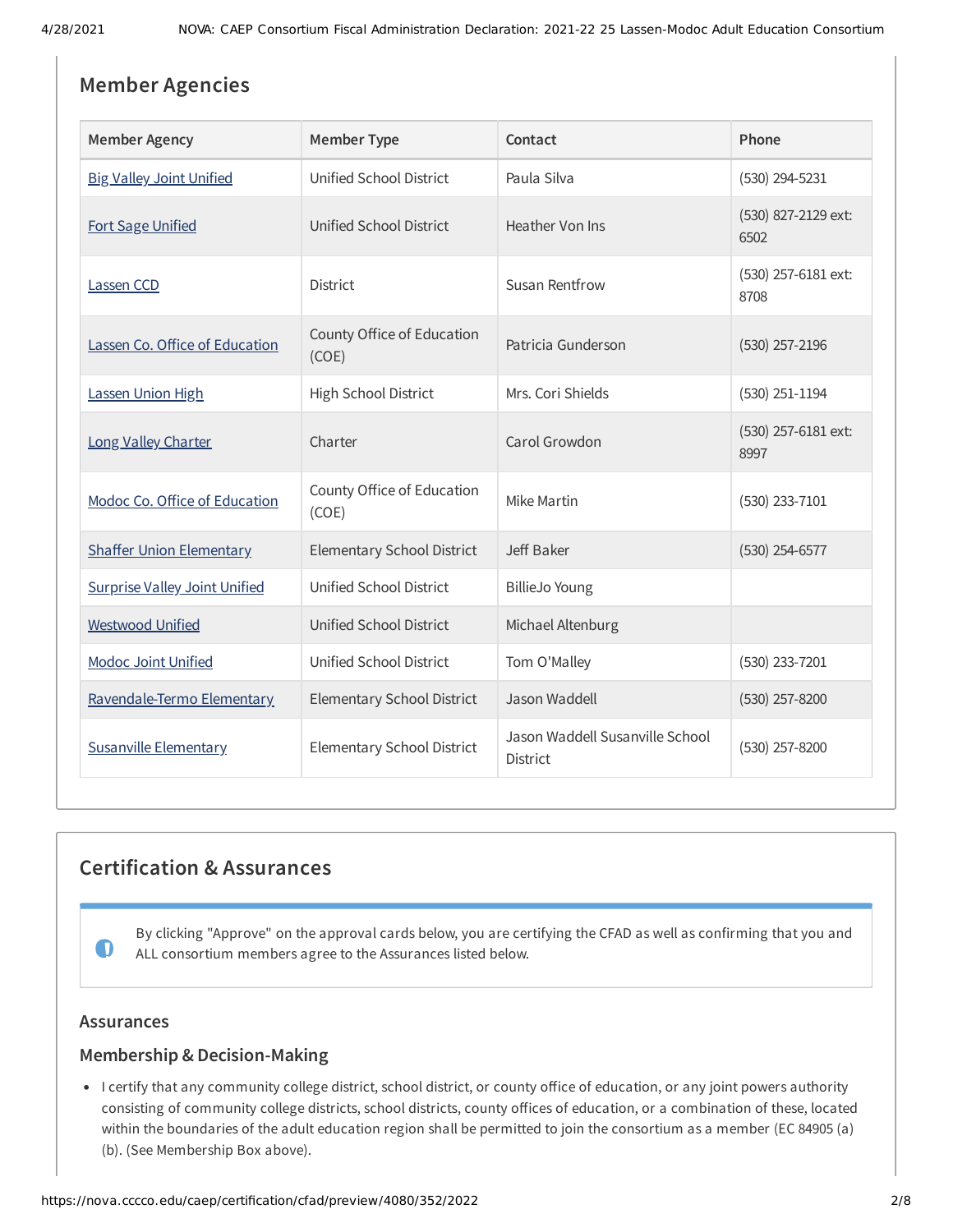- I certify that only members as described above (and in EC 84905) are allowed to join my consortium as members and participate in decision making and approvals whether in a public meeting, or via the NOVA planning, budgeting & expense reporting system.
- I certify that as a condition of joining a consortium, as a member, I shall commit to reporting any funds (as described in EC 84916) available to that member for the purposes of education and workforce services for adults and the uses of those funds through the annual Program Area exercise in NOVA for reporting leveraged funds, and instructional hours.
- I certify that as a member of the consortium my district shall be represented only by an official designated by the governing board of the member (EC 84905 (c)).
- I certify that as a member of the consortium, I shall participate in any decision made by the consortium (EC 84905 (d)(1) (A)).
- I certify that all decision made by the consortium and its members is final (EC 84905 (d)(1)(F)).
- I certify that I will adhere to the consortium rules and procedures and, as agreed upon by the consortium members, to any additional by-laws, charters, etc.

# **Public Meetings**

- I certify that a proposed decision is considered at an open, properly noticed public meeting of the consortium at which members of the public may comment (EC 84905  $(d)(1)(B)$ ).
- I certify that the consortium has provided the public with adequate notice of a proposed decision and considered any comments submitted by members of the public, and any comments submitted by members of the public have been distributed publicly (EC 84905  $(d)(1)(C)$ ).
- I certify that the consortium has requested comments regarding a proposed decision from other entities located in the adult education region that provide education and workforce services for adults (EC 84905 (d)(1)(D)(i)).
- I certify that the consortium has requested comments regarding a proposed decision from other entities located in the adult education region that provide education and workforce services for adults (EC 84905 (d)(1)(D)(i)).
- I certify that the consortium has considered input provided by pupils, teachers employed by local educational agencies, community college faculty, principals, administrators, classified staff, and the local bargaining units of the school districts and community college districts before it makes a decision (EC 84905 (d)(1)(E)).
- I certify that in addition to the meeting requirements listed in EC 84905, and as agreed upon by the consortium members, that I will follow the public meeting requirements listed in the Ralph M. Brown Act as the Brown Act applies to the governing body of any "local body created by state or federal statute." (Ed. Code, section 54952.)

# **Reporting Requirements**

- I certify that I will participate in completing and updating any consortium long range and/or short range planning efforts and/or budget work plans (EC 84906, 84914(a)).
- I certify that all CAEP expenses have been expended in the CAEP seven program areas, and services provided are consistent with the 3-year plan, the annual plan, and my district's work plan & budget as submitted in NOVA (EC 84913 (1-7), 84906, 8914(a)).
- I certify that my expenditures of CAEP funds match the objectives/activities included in the annual plan and the member work plan (EC 84906, 84914(a)).
- I certify that my expenditures of CAEP funds adhere to the allowable uses of funds as identified in the CAEP Fiscal Management Guide.
- I certify that I will report student level enrollment data and outcomes as prescribed by the State CAEP Office (EC 84920).
- I certify that I will share financial expenditure and progress reports with the members of my regional consortium.
- I certify that I understand that as a member if I do not meet any of these items I have certified, I will be deemed an ineffective member which may result in a loss or reduction of CAEP funding (EC 84914(b)).
- I certify that all CAEP expenses have been expended only for the education of persons 18 years of age or older (EC 84901(a)).

# **Big Valley Joint Unified - Member Representative**

**Paula Silva**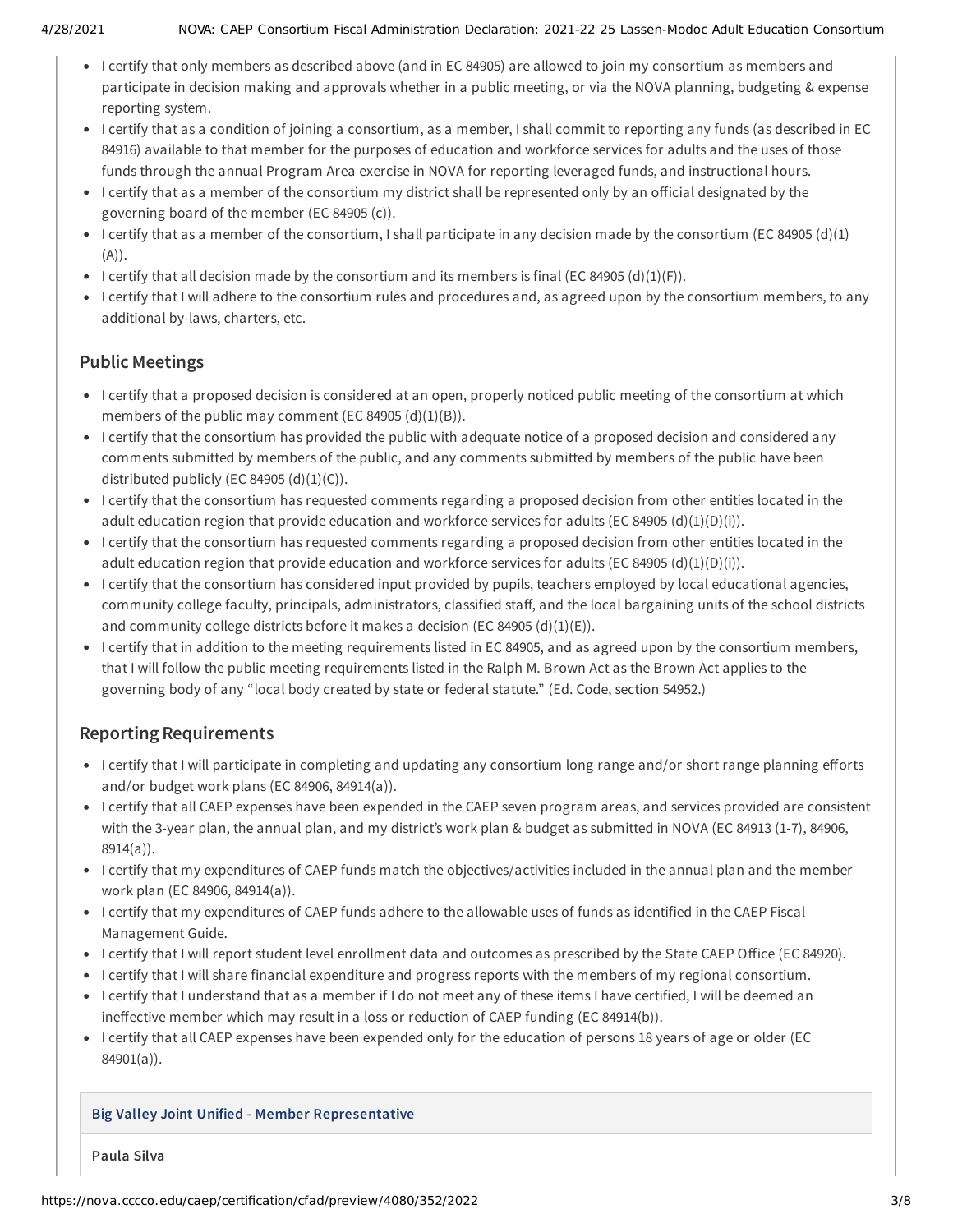Superintendent/Principal [psilva@bigvalleyschool.org](mailto:psilva@bigvalleyschool.org) (530) 294-5231

**Dianne Parady** Chief Business Official [dparady@bigvalleyschool.org](mailto:dparady@bigvalleyschool.org) (530) 254-6577

#### Approved by Paula Silva

#### **04/22/2021 02:18 PM PDT**

#### **Fort Sage Unified - Member Representative**

#### **Heather Von Ins**

Chief Business Officer [hvonins@fortsage.org](mailto:hvonins@fortsage.org) (530) 827-2129 ext: 6502

**Keith Tomes** Superintendent [ktomes@fortsage.org](mailto:ktomes@fortsage.org) (530) 827-2129 ext: 6500

#### Approved by Dr. Keith Tomes

# **04/22/2021 02:45 PM PDT**

#### **Lassen CCD - Member Representative**

#### **Susan Rentfrow**

Accountant III [srentfrow@lassencollege.edu](mailto:srentfrow@lassencollege.edu) (530) 257-6181 ext: 8708

**Carol Growdon** [cgrowdon@lassencollege.edu](mailto:cgrowdon@lassencollege.edu) (530) 257-6181 ext: 8997

**Roxanna Haynes** Dean of Instruction [rhaynes@lassencollege.edu](mailto:rhaynes@lassencollege.edu) (530) 257-6181

Approved by Roxanna Haynes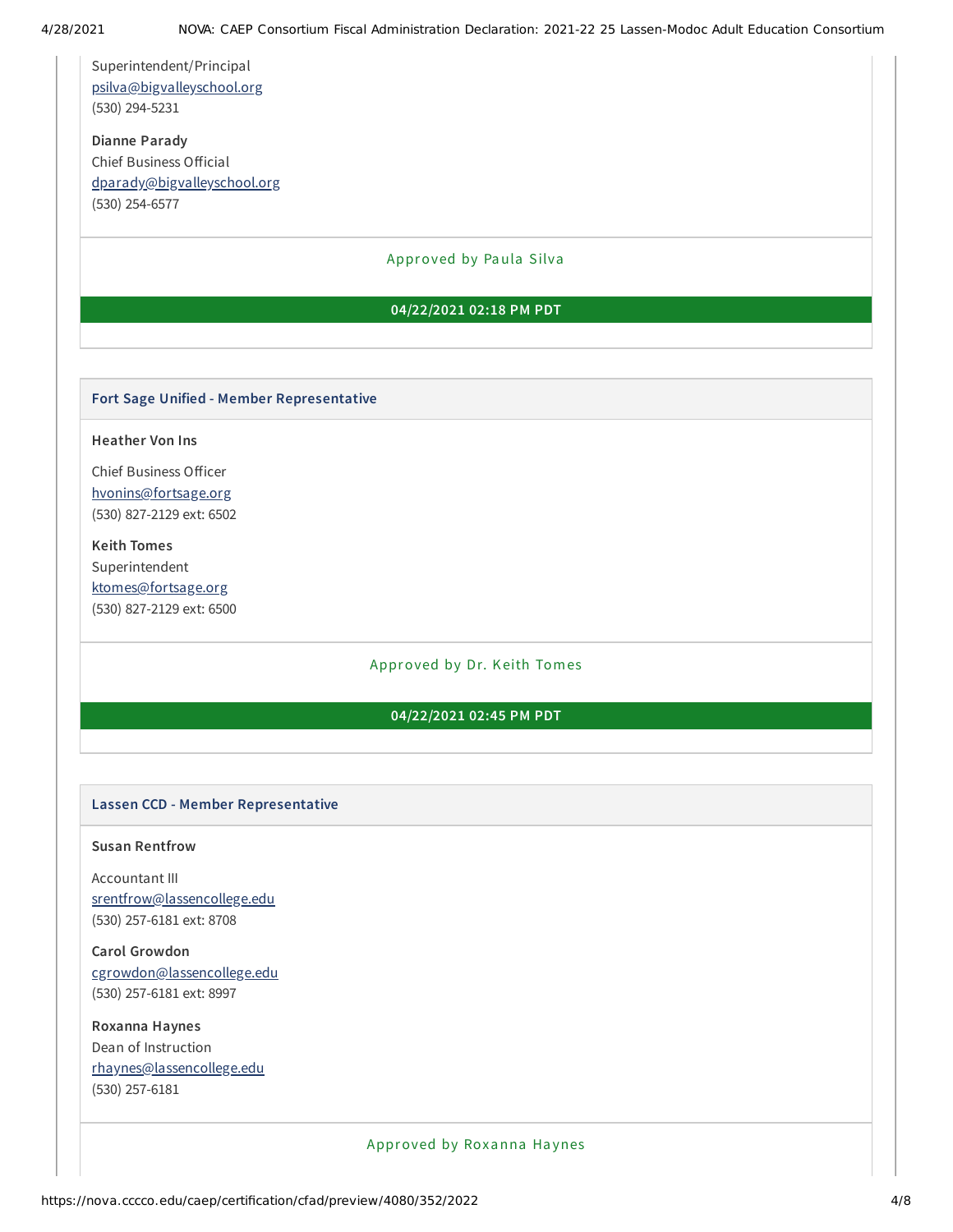#### **04/23/2021 10:55 AM PDT**

#### **Lassen Co. Oice of Education - Member Representative**

#### **Patricia Gunderson**

[pgunderson@lcoe.org](mailto:pgunderson@lcoe.org) (530) 257-2196

#### Approved by Pa tricia Gunder son

### **04/22/2021 02:46 PM PDT**

#### **Lassen Union High - Member Representative**

**Cori Shields**

CBO [cori.shields@lassenhigh.org](mailto:cori.shields@lassenhigh.org) (530) 251-1194

**Morgan Nugent** Superintendent/Principal [morgan.nugent@lassenhigh.org](mailto:morgan.nugent@lassenhigh.org) (530) 250-5324 ext: 2142

#### Approved by Morgan Nugent

#### **04/23/2021 07:20 AM PDT**

#### **Modoc Co. Oice of Education - Member Representative**

**Mike Martin**

[mmartin@modoccoe.org](mailto:mmartin@modoccoe.org) (530) 233-7101

**Leslie Corder** Director of Fiscal Services [lcorder@modoccoe.k12.ca.us](mailto:lcorder@modoccoe.k12.ca.us) (530) 233-7104

#### Approved by Mike Martin

#### **04/22/2021 02:05 PM PDT**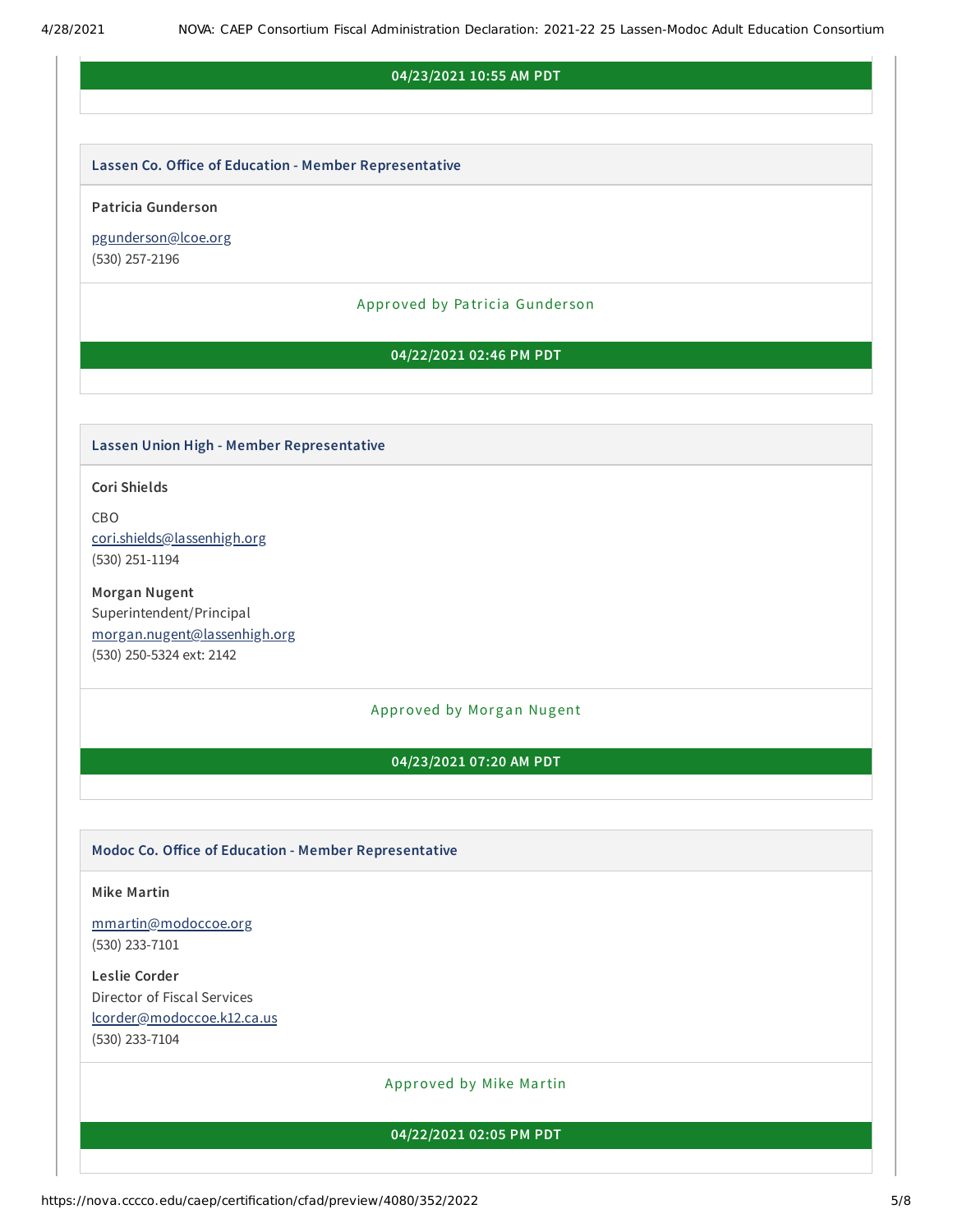# **Modoc Joint Unified - Member Representative**

# **Tom O'Malley**

Superintendent [tomalley@modoc.k12.ca.us](mailto:tomalley@modoc.k12.ca.us) (530) 233-7201

**Elizabeth Guzman** Business Manager [eguzman@modoc.k12.ca.us](mailto:eguzman@modoc.k12.ca.us) (530) 233-7201

# Approved by Tom O'Ma lley

# **04/22/2021 03:01 PM PDT**

# **Ravendale-Termo Elementary - Member Representative**

**Jason Waddell**

Superintendent [jwaddell@juniperridge.org](mailto:jwaddell@juniperridge.org) (530) 257-8200

Approved by Ja son Waddell

# **04/22/2021 02:07 PM PDT**

# **Shaer Union Elementary - Member Representative**

# **Je Baker**

Superintendent/Principal jbaker@shafferschool.com (530) 254-6577

**Dianne Parady** Chief Business Official dparady@shafferschool.com (530) 254-6577

Approved by Jeff Baker

# **04/26/2021 11:46 AM PDT**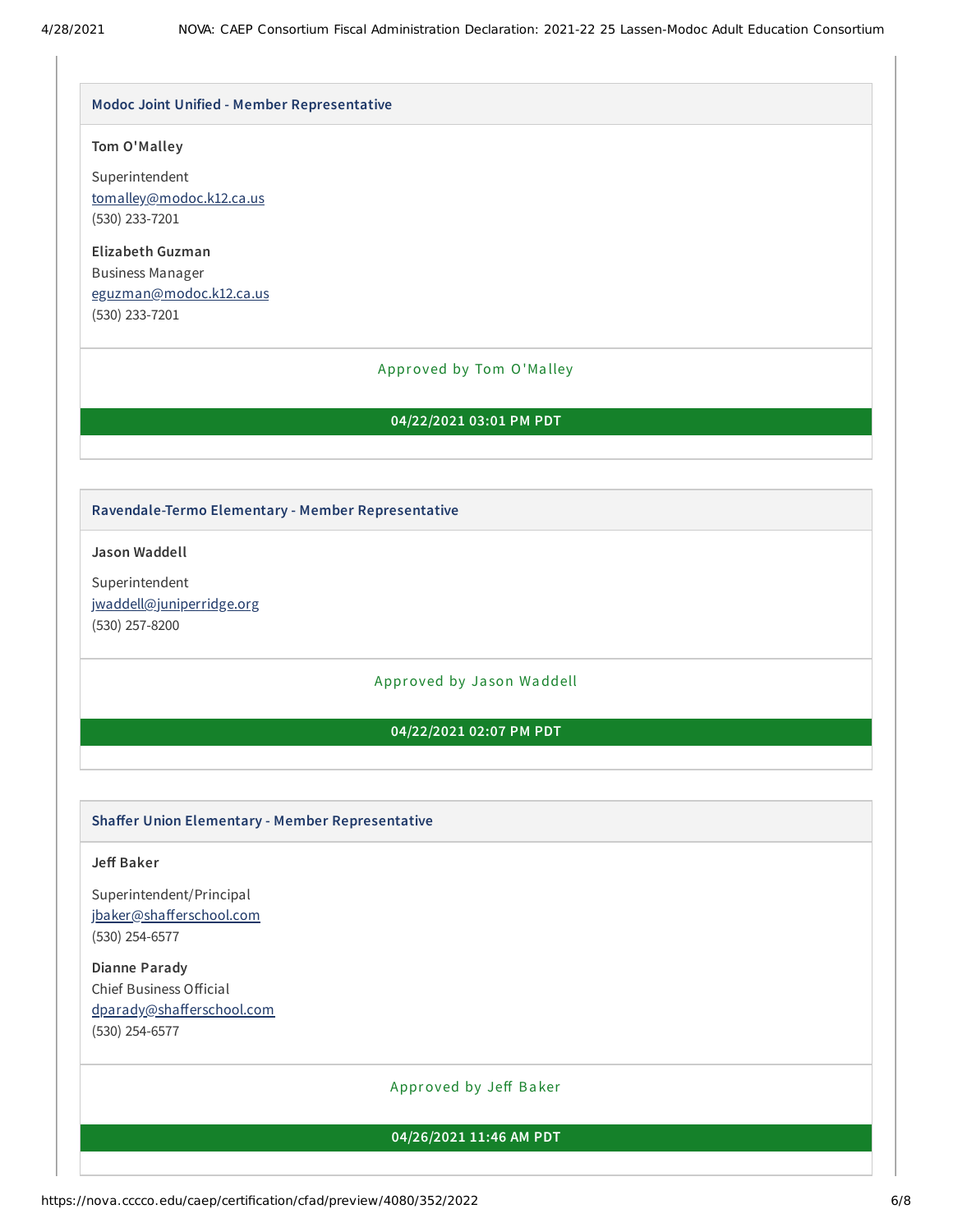#### **Surprise Valley Joint Unified - Member Representative**

#### **BillieJo Young**

Business [byoung@modoccoe.org](mailto:byoung@modoccoe.org)

**Audra Evans** [aevans@svjusd.org](mailto:aevans@svjusd.org) (530) 279-6141 ext: 123

#### Approved by Audra Evans

#### **04/22/2021 02:06 PM PDT**

#### **Susanville Elementary - Member Representative**

**Jason Waddell**

Superintendent [jwaddell@susanvillesd.org](mailto:jwaddell@susanvillesd.org) (530) 257-8200

Approved by Ja son Waddell Susanville School District

#### **04/22/2021 02:06 PM PDT**

#### **Westwood Unified - Member Representative**

**Michael Altenburg**

[maltenburg@westwoodusd.org](mailto:maltenburg@westwoodusd.org)

# **Krissy House**

Chief Business Official [khouse@westwoodusd.org](mailto:khouse@westwoodusd.org) (530) 256-2311 ext: 4715

#### Approved by Krissy House

#### **04/28/2021 09:05 AM PDT**